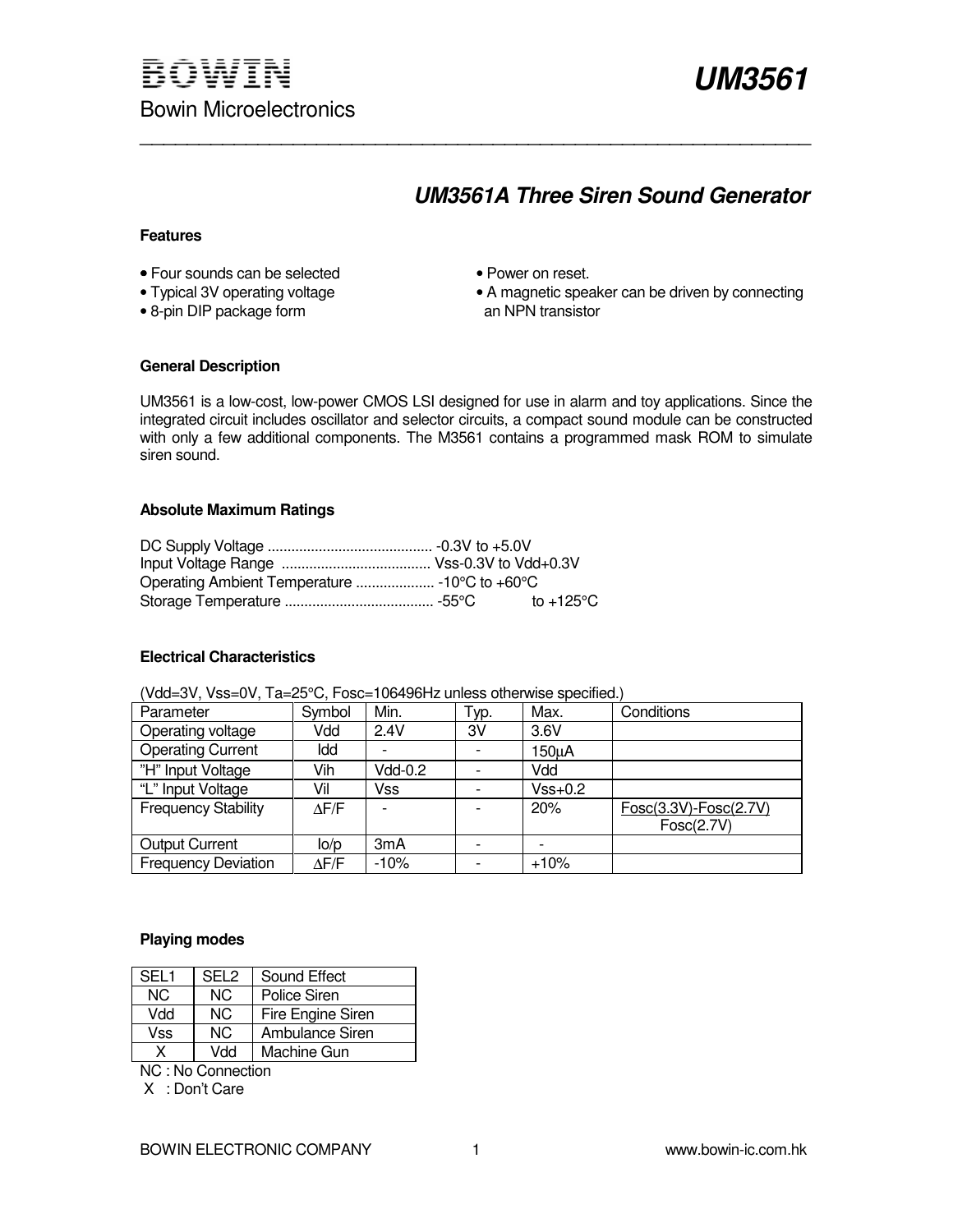## **Pin Configuration**



| Pin no. | Symbol           | Description                                            |
|---------|------------------|--------------------------------------------------------|
|         | SEL <sub>2</sub> | Sound effect selection pin no. 2                       |
| 2       | Vss              | Negative power supply                                  |
| 3       | <b>OUTPUT</b>    | Mono-tone output                                       |
| 4       | NC.              | Internal testing pin : Leave open for normal operation |
| 5       | Vdd              | Positive power supply                                  |
| 6       | SEL <sub>1</sub> | Sound effect selection pin no. 1                       |
|         | OSC <sub>1</sub> | External oscillator terminal 1                         |
| 8       | OSC <sub>2</sub> | External oscillator terminal 2                         |

\_\_\_\_\_\_\_\_\_\_\_\_\_\_\_\_\_\_\_\_\_\_\_\_\_\_\_\_\_\_\_\_\_\_\_\_\_\_\_\_\_\_\_\_\_\_\_\_\_\_\_\_\_\_\_\_\_

### **Typical Application Circuits**

FOUR SOUND APPLICATION : 1. Police Siren 2. Fire Engine Siren 3. Ambulance Siren 4. Machine Gun